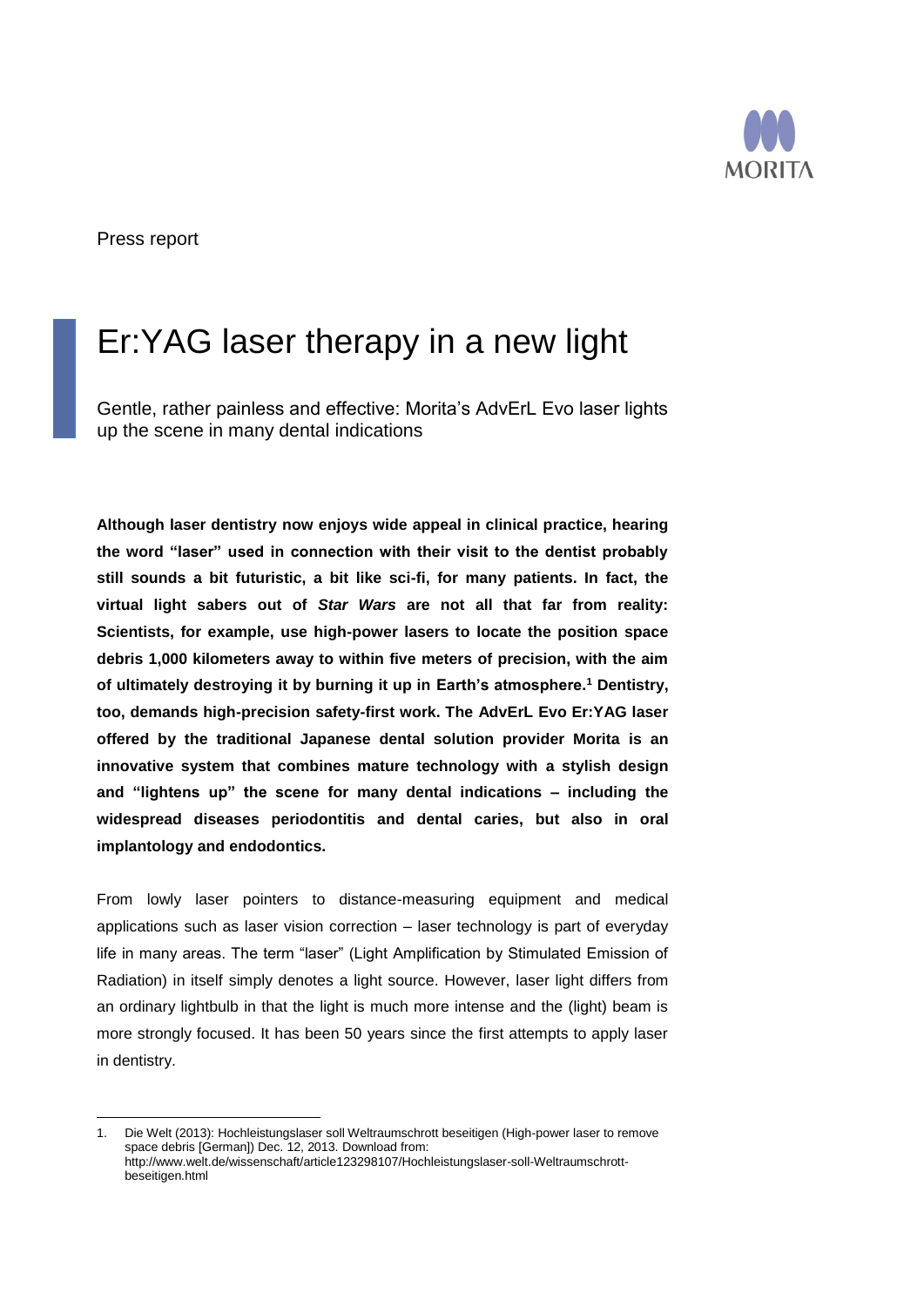

Today, different types of lasers such as CO<sub>2</sub>, Nd:YAG, Er:YAG, diode, and argon lasers are in use. Their areas of application are defined by their biophysical interaction with the tissue. The effects of laser radiation in biological tissues is dependent on a variety of factors such as laser wavelength, duration of application, and especially the absorption coefficient. The higher the absorption coefficient, the lower the penetration depth and the less pronounced any thermal side effects, as the laser energy is already absorbed at the immediate (tissue) surface.

Especially useful for dental treatments is the Er:YAG laser with its wavelength of 2,940 nm, which falls within the range of infrared light. This is ideal because energy of this wavelength is absorbed by water, which after all makes up about 70 percent of the human body.

# **Er:YAG — the technology behind the technology**

Unlike CO<sub>2</sub> and Nd:YAG laser beams, the Er:YAG laser beams do not penetrate too deeply into the tissue, protecting the body tissues and providing a minimally invasive treatment modality. Other advantages are equally obvious: The laser is practically silent and almost painless to apply. Unlike other methods, no relevant amount of heat develops in the tissue, and no anesthesia is required. Morita's AdvErL Evo lets the dentist work effectively, comfortably, and above all with extremely high precision. The principle is as follows: The laser light is generated by a yttrium-aluminum-garnet (YAG) crystal and transported to the handpiece, whose optical tip releases the laser beam to meet the body tissue, either in direct contact (soft tissue) or from a distance of about three to five millimeters (hard tissue). Twenty years of development efforts have culminated in this third laser generation, which especially benefits patients who suffer from periodontal disease or caries.

### **Periodontitis, peri-implantitis and caries in laser sight**

Despite the roaring successes of dental prophylaxis in recent decades, common afflictions, periodontal disease and caries, are still in focus. According to figures from the Fourth German Oral Health Study,<sup>2</sup> the prevalence of both moderate and

 $\overline{a}$ 2. Vierte Deutsche Mundgesundheitsstudie (Fourth German Study of Oral Health [German]) (2005). Kassenzahnärztliche Bundesvereinigung (German Federal Association of Contract Dentists) and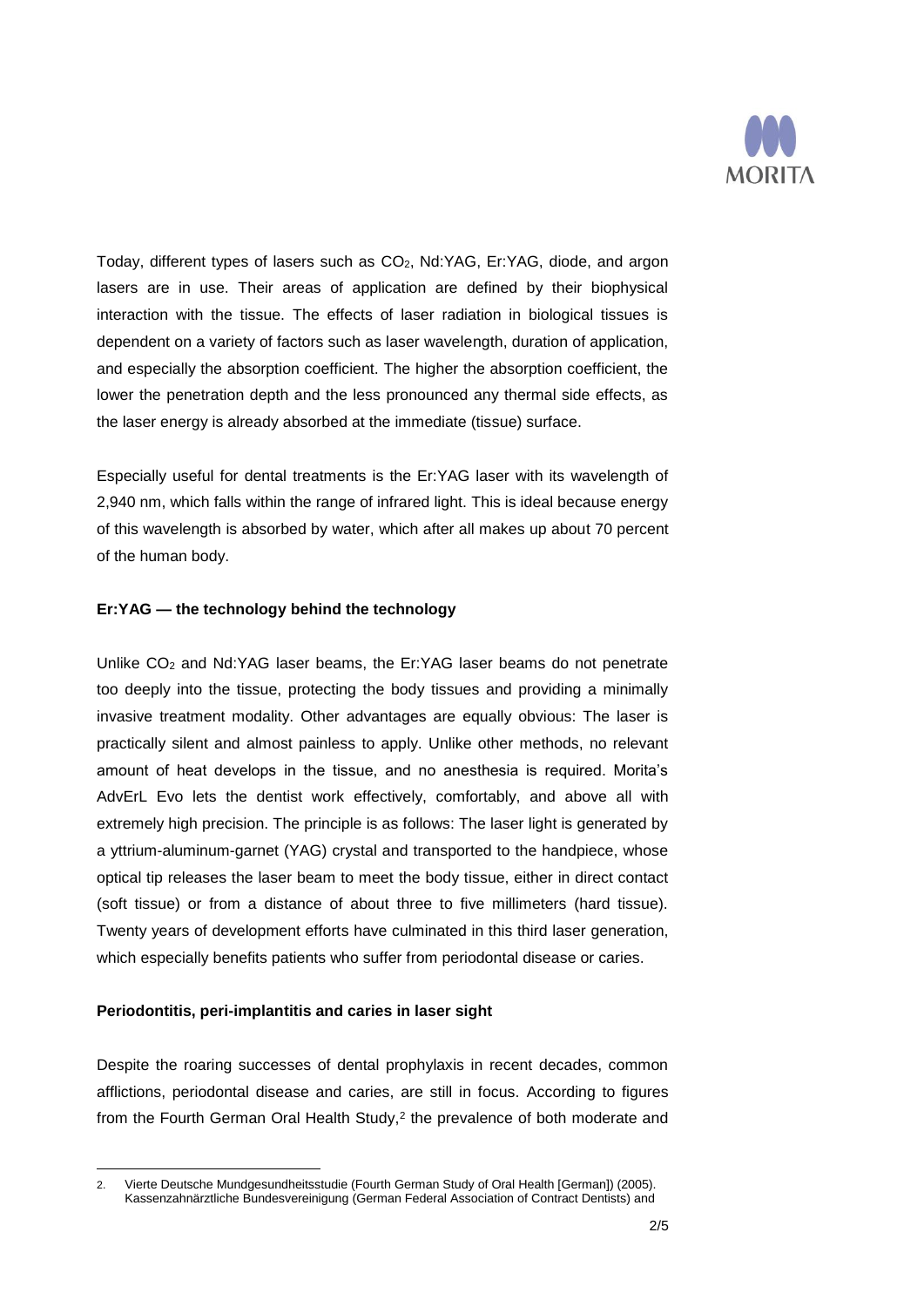

severe periodontal disease has increased by approximately one-quarter, especially in adults and seniors, compared to the previous survey . One reason is the fact that more natural teeth are preserved in members of this age group — the flip side of this otherwise highly desirable development has been an increased risk of periodontal disease with increasing age. The AdvErL Evo targets this affliction and can be used effectively for conservative hard- and soft-tissue treatment (e.g. in the removal of supra- or subgingival calculus or of inflamed tissue in gingival pockets as well as abscesses and granulomas).

A major advantage of laser therapy in periodontitis treatment is that the working field is automatically sterilized. The AdvErL not only eliminates the inflamed tissue but also fights the resident bacteria with high efficiency and nearly precludes the risk of bacteremia. Surfaces are reactivated by so-called micro-explosions that occur when laser energy is absorbed by water, whose volume is made to increases 800 to 1,000 times in the next instant. This effectively ensures disinfection of the treatment field.

In oral implantology, this innovative approach facilitates an effective approach to peri-implantitis treatment. <sup>3</sup> While established procedures allow for successful periimplantitis treatment only up to CIST class C, the innovative treatment approach using AdvErL Evo now also covers cases of class D.

The incidence of peri-implantitis is increasing with the growing popularity of implant dentistry. But dental caries — like periodontitis, as mentioned — continues to be a widespread public-health problem. Not only younger patients are at risk but especially adults and seniors, not least in the form of root caries.<sup>2</sup> The Nd:YAG laser has many advantages in initial caries treatment, in cervical fillings and when excavating caries in close vicinity to the dental pulp. Other benefits in addition to substance conservation include reduced trauma to the tooth and improved bonding of adhesively connected restorations. Morita's AdvErL Evo covers a wide range of

Bundeszahnärztekammer (German Dental Association). Download from: http://www.bzaek.de/fileadmin/PDFs/presse/dms/brosch.pdf

 $\overline{a}$ 

<sup>3.</sup> ZMK (2012). Wegweisende Behandlung bei Periimplantitis auf der Europerio 7 (Pioneering treatment for peri-implantitis at Europerio 7 [German]). Download from: http://www.zmkaktuell.de/dentalindustrie/messe-highlights/product/wegweisende-behandlung-bei-periimplantitisauf-der-europerio-7.html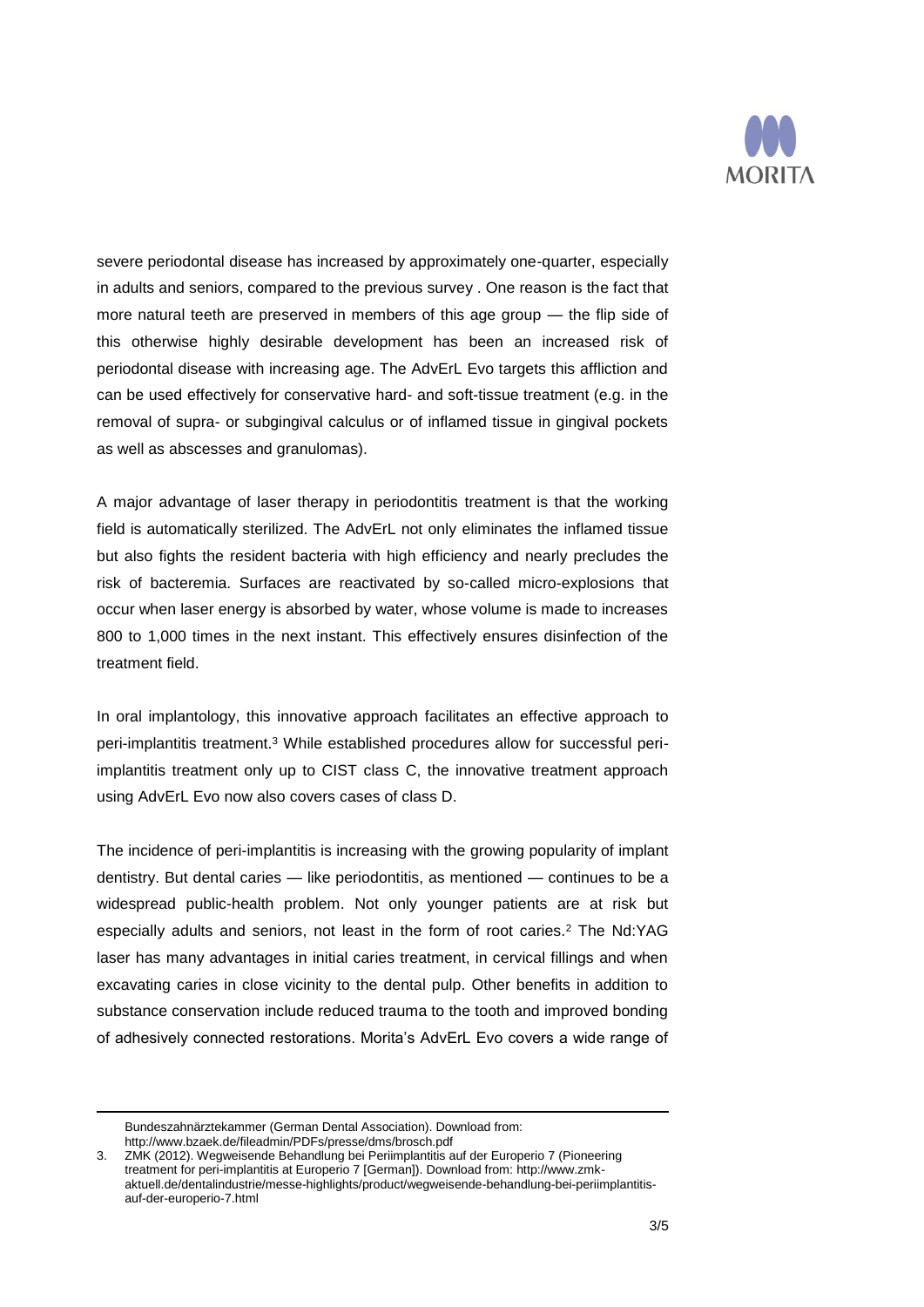

indications. from caries removal and cavity preparation to the surface roughening in class I, II, III, IV and V cavities.

# **Innovative and effective in the endodontic domain**

As a specialist manufacturer in endodontics, Morita now heralds in a "soft" revolution with the new Evo AdvErL that facilitates conservative treatment modalities. The laser system is used in surgical procedures (e.g. apical resections or the removal of cysts or tumors) and in the context of root-canal treatments, to name just a few.

The AdvErL Evo is particularly suitable for endodontic debridement. Studies have shown that Er:YAG lasers are more effective in removing debris than alternative methods. <sup>4</sup> The first step in every laser treatment is a proper diagnosis. Accurate and high-resolution 3D images are helpful, such as those taken by cone-beam computed tomography (using system such as Morita's 3D Accuitomo 170 or Veraviewepocs 3D R100). These, too, have numerous features that facilitate a gentle yet highly precise diagnosis.

### **The best comes last: patient benefits**

Whether in periodontitis, caries or peri-implantitis — the benefits of laser medicine such as the tooth-conserving procedure or the simultaneous disinfection are undisputed. But what are the benefits for the patients? Polling them, the answer quickly becomes evident: Patients perceive the local treatment with its disinfection effect and without anesthesia as far more comfortable than previous methods. AdvErL Evo offers patients a treatment result that is hardly achievable with the classical methods: The procedure is minimally invasive and almost painless, does not produce major vibration or excessive heat and is tissue conserving and therefore pleasant for the patients. This improves not only patient's quality of life, but also offers a high level of comfort for the treatment team. Morita's AdvErL Evo represents an innovative milestone as we move toward the future of laser dentistry. It has numerous advantages over conventional therapies and alternative laser

 $\overline{a}$ 4. Yao K, Ide A, Satake K, Ichikawa M, Watanabe S, Anjo T, Ebihara A, Kobayashi C, Suda H (2014). Er:YAG Laser-activated irrigation for lateral canals. 14th World Congress for Laser Dentistry. Paris, July 2–4 2014. Abstract #64558. Download from: http://www.wfldparis2014.com/images/Abstracts%20book%20OIWC%20&%20WFLD.pdf